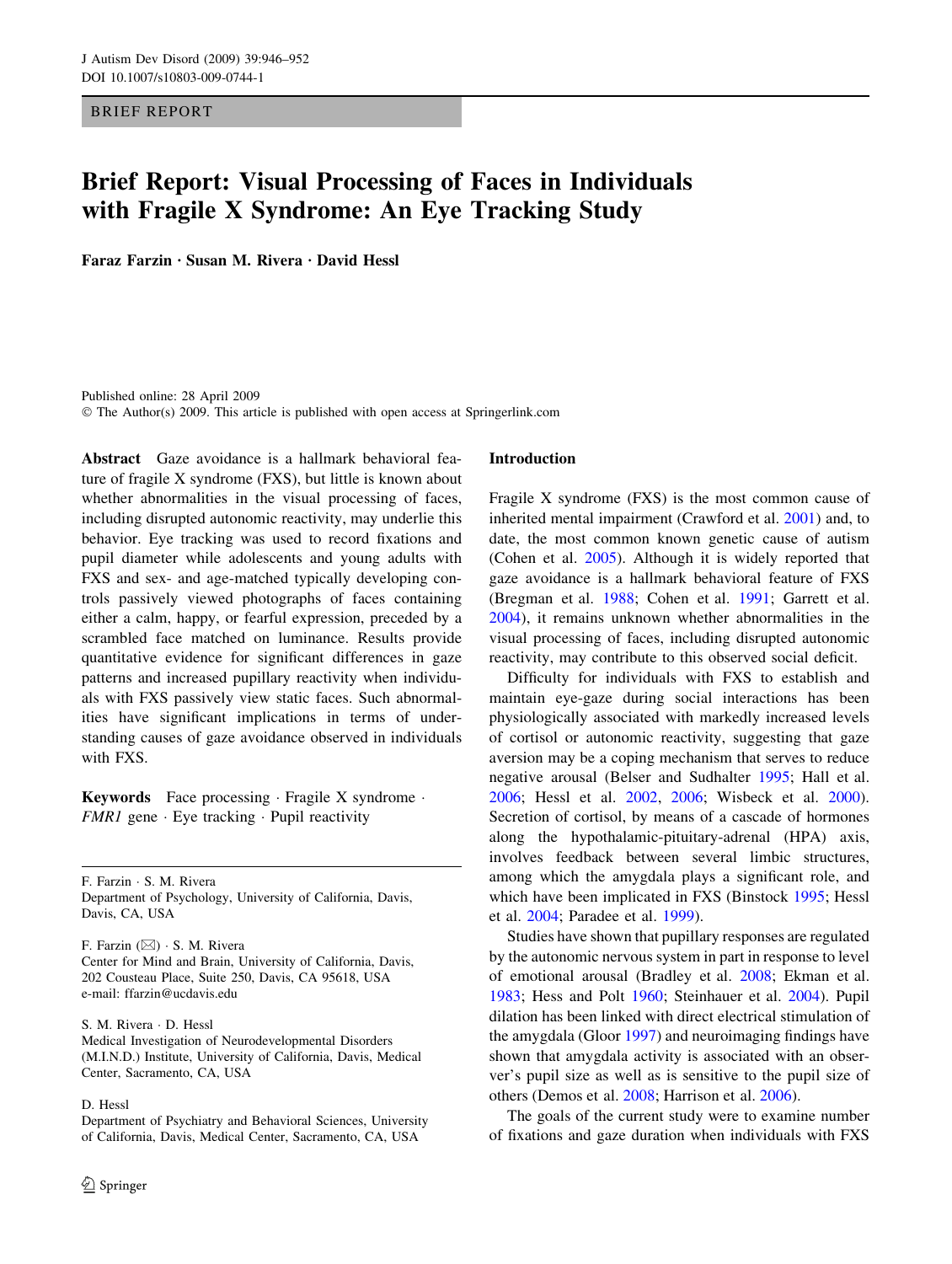viewed photographs of faces with different emotional content, and to measure face-specific changes in pupil diameter as an index of autonomic arousal.

# Methods

## Participants

Participants included sixteen individuals with FXS (13 males) and sixteen typically developing (TD) controls (13 males). Individuals with FXS were confirmed to carry the FMR1 full mutation as previously described (Saluto et al. [2005;](#page-6-0) Tassone et al. [2004](#page-6-0)). TD participants with no current or past psychiatric diagnoses were recruited from the community. Groups were individually matched on sex and chronological age  $(t_1, t_0 = -0.085, p > 0.05)$ . At the time of testing, 10 individuals with FXS (8 males) were being treated with at least one class of medication; stimulant  $(n = 3)$ , antipsychotic  $(n = 4)$ , and anti-depressant  $(n = 5)$ . One female control participant was being treated with an anti-hypertensive medication.

The Social Communication Questionnaire (SCQ; (Rutter et al. [2003](#page-6-0)) was used to evaluate symptoms of autism spectrum disorder in participants with FXS. Individuals with an SCQ score at or above 15 ( $n = 11$ , 9 males), or who raised clinical concerns for ASD (1 male), were referred for a more complete evaluation using the Autism Diagnostic Observation Schedule-Generic (ADOS-G; (Lord et al. [2002](#page-6-0)). Of these twelve, eight were diagnosed with Autistic Disorder and two were diagnosed with Pervasive Developmental Disorder-Not Otherwise Specified (PDD-NOS). Group characteristics are given in Table 1.

Table 1 Descriptive characteristics of the fragile X syndrome (FXS) and control groups (mean  $\pm$  SEM)

|                            | <b>FXS</b> $(n = 16)$ | TD $(n = 16)$   |
|----------------------------|-----------------------|-----------------|
| Gender (M:F)               | 13:3                  | 13:3            |
| Chronological age (years)  | $16.99 \pm 6.8$       | $17.14 \pm 6.3$ |
| Full scale IO <sup>a</sup> | $58.36 \pm 9.8$       |                 |
| SCO                        | $15.45 \pm 7.51$      |                 |
| ADOS total <sup>b</sup>    | $10.46 \pm 4.07$      |                 |

FXS Fragile X syndrome, TD typically developing, SCQ social communication questionnaire-lifetime version, ADOS autism diagnostic observation schedule

<sup>a</sup> Intellectual level was measured using the Weschler intelligence scales (Wechsler [2003](#page-6-0)),  $n = 14$  (two participants were not testable due to extremely low functioning)

 $h \ n = 13$ 

## Apparatus and Stimuli

All stimuli were presented on a Tobii 1750 binocular eye tracker monitor. This eye tracking system consists of a high-resolution camera embedded in a 17-inch monitor  $(1,280 \times 1,024$  pixels resolution, 50 Hz sampling rate, average precision of  $0.5^{\circ}$  of visual angle). There are several benefits of the Tobii 1750 system that make it conducive to testing individuals with developmental disorders, including approximately 20 cm of tolerance to head-motion in any direction without requiring any head restraints. Stimuli consisted of 60 colored photographs of adult human faces (equal numbers of males and females, different races and ethnicities) from the NimStim Face Stimulus Set (Totten-ham [2002](#page-6-0)), each showing a calm, happy, or fearful expression, and 60 scrambled versions of the face images. Since it was critical that pupil responses following the onset of the face stimulus be independent of a pupillary light reflex, each face and its scramble were matched on mean luminance, and equivalence was confirmed using a photometer (Minolta, LS-100, Osaka, Japan). Face images subtended a  $12.12^{\circ}$  by  $17.19^{\circ}$  region (the size of an actual human face) when viewed from a distance of 60 cm, and were presented on a standard 50% grey background.

#### Procedure

The experimental protocol was approved by the Institutional Review Board at the University of California, Davis, and informed consent was obtained from all participants or their parents. Following a nine-point calibration, participants were told to view the pictures shown. Each trial consisted of a scrambled face presented for 1 second followed immediately by its matched face for 3 seconds. An inter-trial interval containing a uniform grey screen was shown for 0.5, 1, or 2 s, randomly determined. The order of face presentation was randomized.

#### Analyses

Four area-of-interest (AOI) regions were defined for each face: eyes (including the eyebrows), nose, mouth, and other. Scrambled faces included a single AOI around the ellipse. Measures included number of fixations (where a fixation was defined as any data point within a 30 pixel radius for a minimum duration of 100 ms) and proportion of looking time to each AOI region.

Each participant's pupil data, averaged from both eyes, were first filtered to remove any outlier values corresponding to blinks, loss of tracking data, or large changes in head position. Mean pupil diameter was calculated for 250-ms intervals across the trial duration, time-locked to the onset of the face stimulus. In order to determine the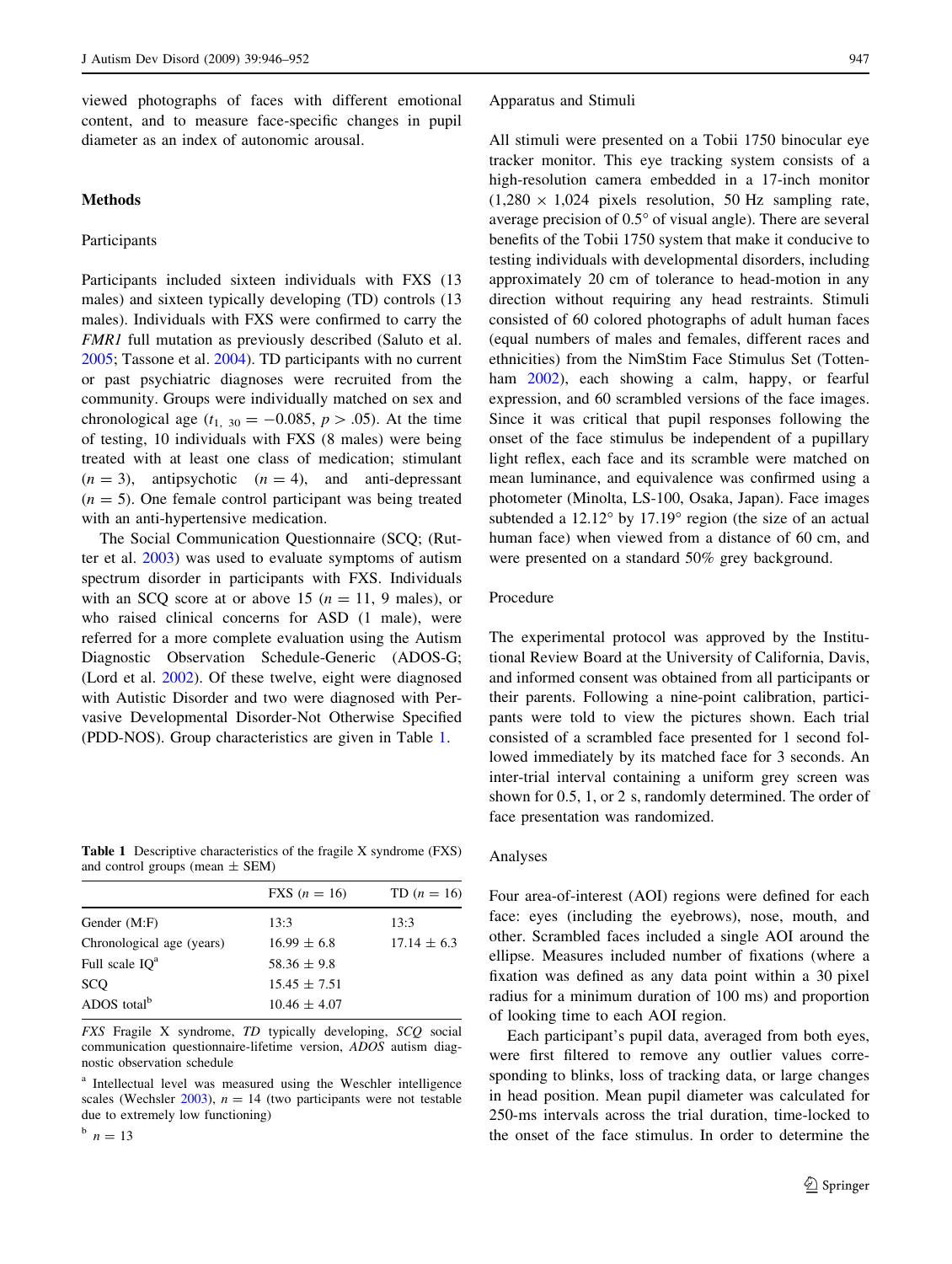presence of a face-specific pupil response, relative change in pupil size was calculated by subtracting the mean pupil size during the scrambled face from the mean pupil size during each interval of the face presentation, and then "standardized" by dividing by the mean pupil size during the scrambled face. A similar pupil change was calculated for the intervals of the scrambled face, relative to the mean pupil size during the inter-trial interval.

# Results

Individuals with FXS made significantly fewer fixations to the eye region of all faces (Fig. 1). A repeated-measures analysis of variance (RMANOVA) with AOI region, emotion, and group as independent variables and number of fixations as the dependent variable revealed a main effect of AOI region  $[F(3, 28) = 16.74, p = 0.001,$  $\eta^2 = 0.642$ . This effect was qualified by a significant



Fig. 1 Mean number of fixations to each AOI region by group for a calm, b happy, and c fearful faces. Double asterisk indicates significant difference between pairwise comparisons at the  $p < .01$ level. Error bars represent SEM

interaction between AOI region and group  $[F(3, 28)]$  $= 5.12, p = 0.006, \eta^2 = 0.354$ , such that individuals with FXS made fewer fixations to the eye region of faces compared to controls (Fig. [2\)](#page-3-0). Individuals with FXS made fewer fixations to the face overall  $[F(1, 31) = 8.926$ .  $p\lt0.01$ , but no group difference was found for number of fixations made to the scrambled faces  $[F(1, 31) = 3.154]$ .  $p > 0.05$ , suggesting that the fixation differences observed were specific to faces rather than generalizable to all images.

Individuals with FXS spent significantly less time looking at the eye region of all faces (Fig. [3\)](#page-4-0). A RMA-NOVA with AOI region, emotion, and group as independent variables and proportion of gaze duration as the dependent variable revealed a main effect of AOI region  $[F(3, 28) = 29.94, p = 0.001, \eta^2 = 0.762]$  and a significant interaction between AOI region and group  $[F(3,28) = 3.56, p = 0.028, \eta^2 = 0.274]$ . Independent t-tests revealed that, across emotion conditions, individuals with FXS spent a smaller proportion of time looking at the eyes  $[t(1, 30) = 3.28, p = 0.003]$  and greater proportion of time looking at the nose  $[t(1, 30) = -2.58, p = 0.015]$ , compared to controls. No group difference was found for gaze duration to the scrambled faces  $[F(1, 31) = 0.062]$ ,  $p > 0.05$ ].

Individuals with FXS demonstrated significantly greater pupillary reactivity in response to emotional faces, relative to controls (Fig. [4\)](#page-4-0). A RMANOVA with interval (12), emotion, and group as independent variables and relative pupil change as the dependent variable resulted in a main effect of interval  $[F(11, 60) = 4.66, p = 0.001,$  $\eta^2 = 0.134$ , such that, for all faces combined, there was an increase in pupil size (dilation) across time for both groups. A significant interaction between interval and emotion also was found  $[F(22, 9) = 3.35, p = 0.033, \eta^2 = 0.891]$ , driven by pupil dilation to happy and fearful faces for both groups. A significant interaction between interval and group  $[F(11, 60) = 4.72, p = 0.001, \eta^2 = 0.136]$  showed that individuals with FXS demonstrated greater pupil dilation compared to TD controls. No group difference was found for change in pupil size to scrambled faces  $[F(1,$  $31) = 0.722, p > 0.05$ .

An exploratory analysis revealed that, in individuals with FXS, but not controls, pupil dilation in response to the fearful faces was inversely correlated with number of fixations to the eyes of calm ( $r = -0.550$ ,  $p = 0.027$ ), happy  $(r = -0.612, p = 0.012)$ , and fearful  $(r = -0.641,$  $p = 0.007$  faces, as well as proportion of gaze duration to the eyes of calm faces  $(r = -0.579, p = 0.019)$ . There were no significant sex differences within either group on any of the above eye tracking measures. However, a lack of difference may also reflect limitations in statistical power as there were only three girls in each group.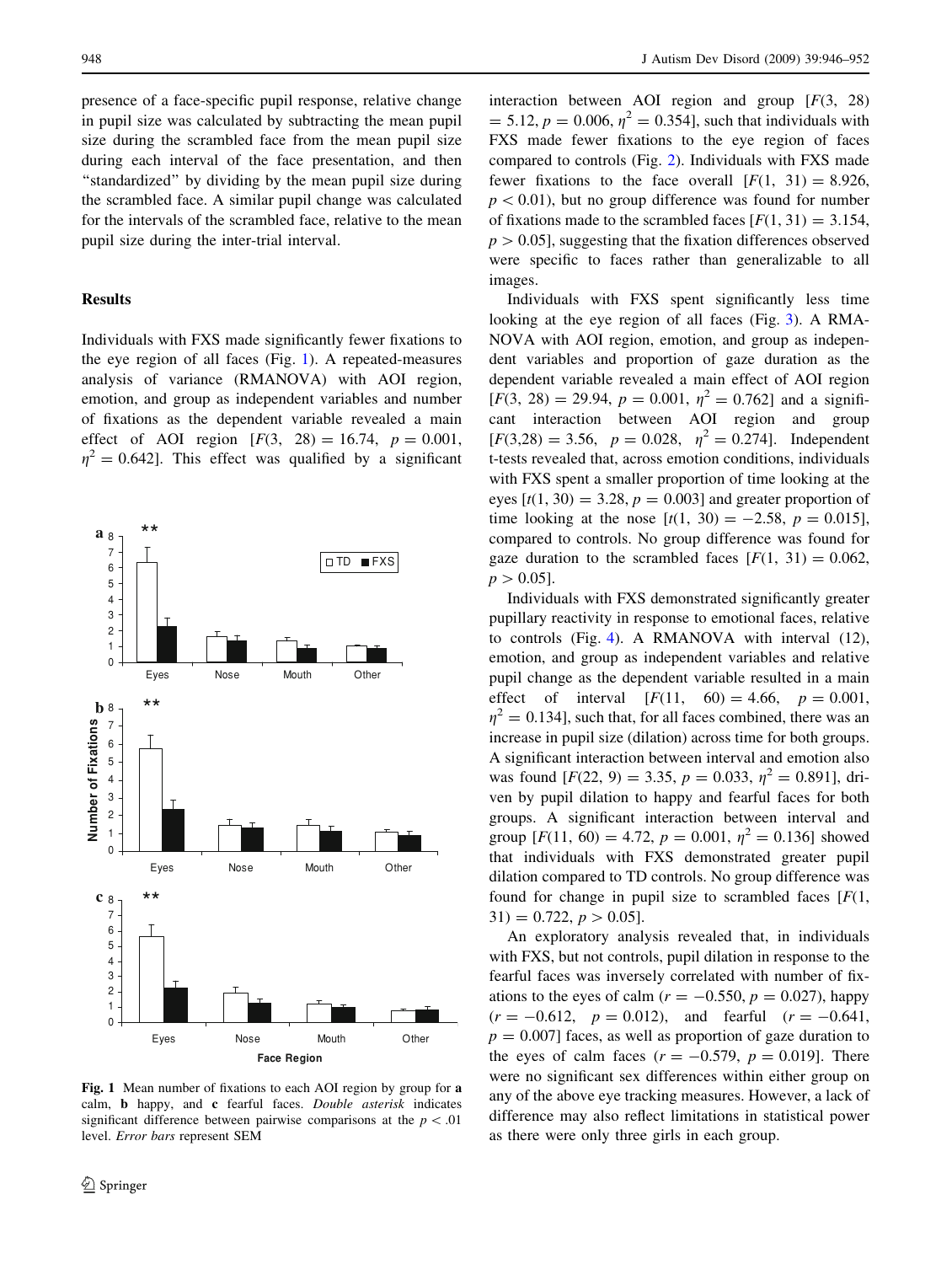<span id="page-3-0"></span>Fig. 2 Example fixation plots from one subject in each group (TD on left, FXS on right) for a single a calm, b happy, c fearful, and d scrambled face trial. The plot displays a static frame of fixation data for each image. Each fixation is illustrated with a circle where the radius represents the length of the fixation. Lines indicate eye movement scanpath



Finally, correlational analyses revealed no significant associations between symptoms of autism in individuals with FXS as measured by the SCQ and ADOS and number of fixations, gaze duration, and changes in pupil diameter in response to the faces. This finding is consistent with studies of gaze aversion in individuals with autism (Dalton et al. [2007](#page-5-0); Klin et al. [2002;](#page-6-0) Speer et al. [2007\)](#page-6-0).

# Discussion

These findings reveal both qualitative and quantitative differences in the way that individuals with FXS visually process static human faces, and to our knowledge, are the first to utilize pupillometry as a measure of autonomic reactivity in individuals with FXS. Individuals with FXS demonstrated fewer fixations and less gaze time to the eye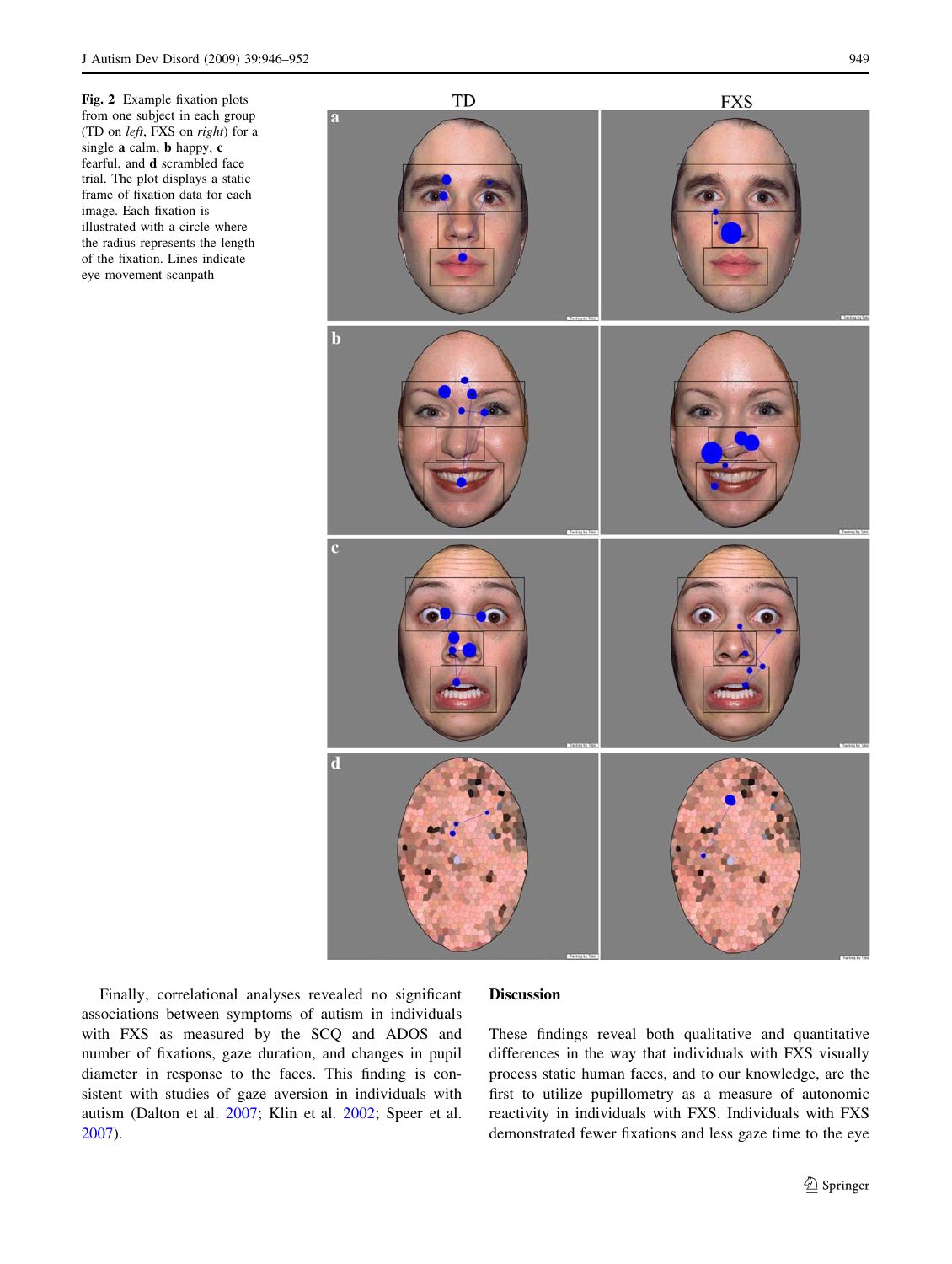<span id="page-4-0"></span>

Fig. 3 Mean proportion gaze duration to each AOI region by group for a calm, b happy, and c fearful faces. Gaze durations are reported as percentages and error bars represent SEM. Asterisk and double asterisk indicate significant difference between pairwise comparisons at the  $p$  < .05 and  $p$  < .01 level, respectively

region of faces, and increased pupil reactivity to emotional faces, compared to controls. Importantly, pupil dilation in response to the fearful faces was inversely correlated with number of fixations to the eyes of all faces. This pattern was observed in both males and females with FXS, and was not significantly associated with severity of autism symptomology. Documentation of face processing differences is critical for developing treatment approaches aimed at alleviating the symptoms of social anxiety and has significant potential for use in assessing specific phenotypic outcomes following treatment in clinical research studies (Guastella et al. [2008](#page-5-0)).

Research has firmly established that FXS and autism are closely associated. Two to six percent of children with autism have the FMR1 mutation (Reddy [2005](#page-6-0); Wassink et al. [2001\)](#page-6-0) and approximately 30% of children with FXS are diagnosed with autism and an additional 20–30% have PDDNOS (Bailey et al. [2001;](#page-5-0) Harris et al. [2008;](#page-6-0) Kaufmann et al. [2004](#page-6-0); Rogers et al. [2001\)](#page-6-0). Researchers have hypothesized that the presence of autism symptoms in FXS exists on a spectrum, such that some individuals with FXS



Fig. 4 Relative change in pupil diameter (mm) between scrambled face slide to a calm, b happy, and c fearful faces, across 250-ms intervals, by group. Curves are time-locked to the onset of the face stimulus. Gray shaded region with asterisk or double asterisk indicates significant pairwise difference at the  $p\lt 0.05$  and  $p\lt 0.01$ level, respectively

who are also diagnosed with ASD may not be qualitatively different from those without ASD (D. B. Bailey et al. [2004](#page-5-0); Lewis et al. [2006\)](#page-6-0).

Our results are in line with research demonstrating that individuals with ASD spend a smaller percentage of time fixating the eyes (Klin et al. [2002;](#page-6-0) Merin et al. [2007](#page-6-0); Pelphrey et al. [2002](#page-6-0); Spezio et al. [2007\)](#page-6-0), and thus support the argument that gaze aversion observed in idiopathic autism and in FXS may reflect similarities in underlying network dysfunctions (Belmonte and Bourgeron [2006](#page-5-0)). Several fMRI studies report reduced activity in the fusiform gyrus (FG) when individuals with autism perform face processing tasks (Dalton et al. [2005](#page-5-0); Pierce et al.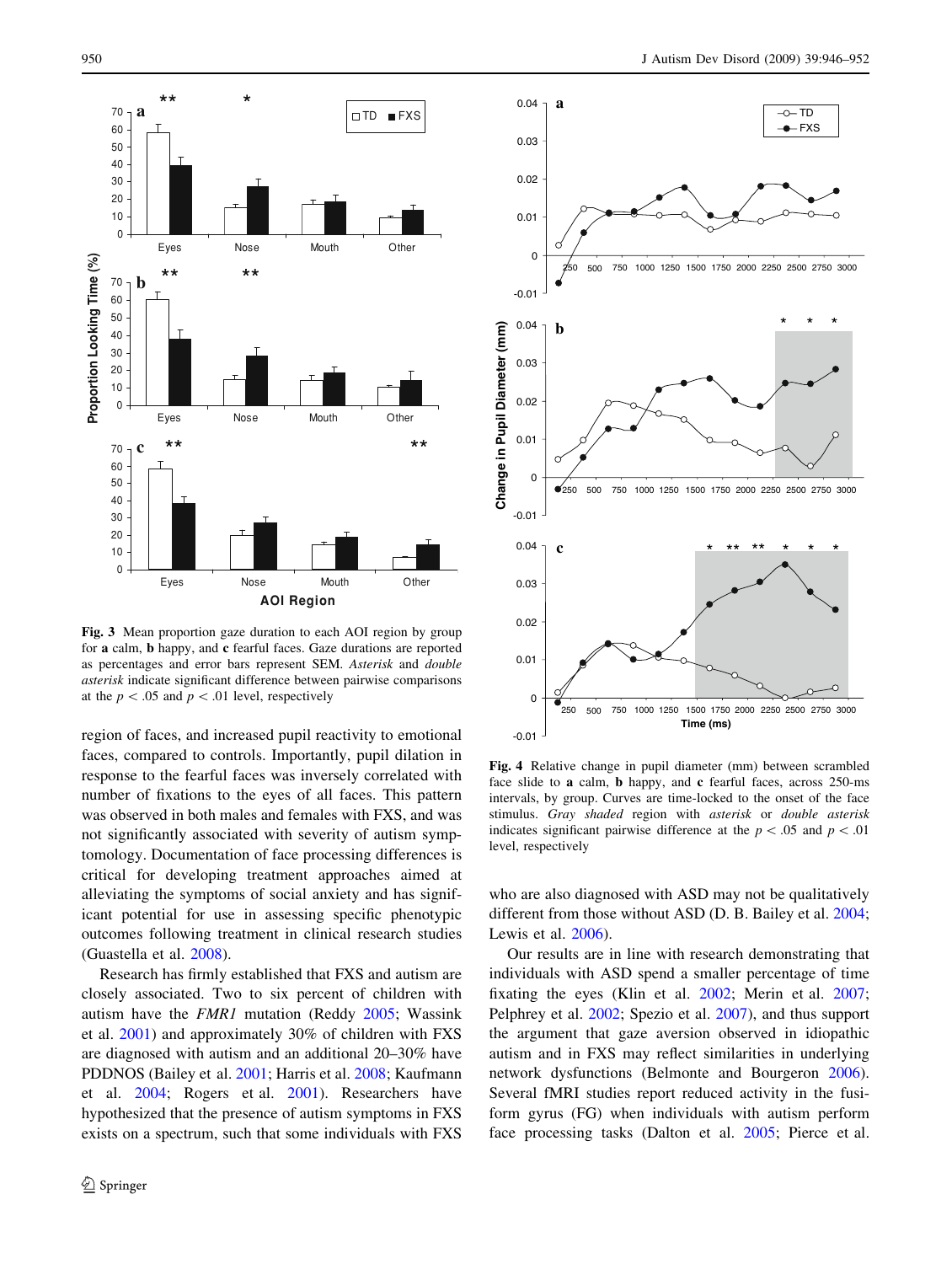<span id="page-5-0"></span>[2004;](#page-6-0) Schultz et al. [2000\)](#page-6-0), and fMRI in conjunction with eye tracking has shown that eye-gaze in individuals with autism is positively associated with increased activity and amygdala compared to controls (Dalton et al. 2005). It has therefore been suggested that gaze aversion may be a result of hyperactivation of the amygdala. On the cellular level, van Kooten et al. [\(2008](#page-6-0)) recently reported that the FG in post-mortem brains of patients with autism show significant reduction in neuron density and volume, which could provide a neurobiological explanation for the atypical activation of the FG observed in autism. Neuroimaging studies with individuals with FXS have shown reduced FG activation to forward faces and equal FG activation to angled faces, relative to controls (Garrett et al. 2004). Although our interpretations of a common pathophysiological pathway remain speculative until differences in the underlying neural circuitry can be better identified, they are consistent with clinical and research reports of individuals with FXS, with and without autism, becoming overly emotionally aroused and anxious during social situations and therefore averting gaze to facilitate reduction of arousal.

These results should be viewed in light of a few limitations. Including data from groups of individuals with idiopathic developmental delay or autism would help to specify the interpretations and implications of the findings. While our results establish that individuals with FXS exhibit abnormal fixation patterns when viewing static photographs of faces, suggesting that pictures of faces, particularly eyes, are inherently aversive, using dynamic social stimuli that resemble real-life social situations would extend these results. Future studies are required to investigate these findings as they relate to the function of specific brain areas involved in social behavior and emotion regulation.

Acknowledgments This work was supported by a grant from the National Institute of Mental Health to DH (MH77554). Thanks are given to the individuals who participated in this study and Alexis L. Schwartz for his assistance in developing specialized data analysis scripts. Data from this study were presented at the 11th International Fragile X Conference, St. Louis, MO, in July, 2008.

Open Access This article is distributed under the terms of the Creative Commons Attribution Noncommercial License which permits any noncommercial use, distribution, and reproduction in any medium, provided the original author(s) and source are credited.

## References

Bailey, D. B. J., Hatton, D. D., Skinner, M., & Mesibov, G. B. (2001). Autistic behavior, FMR1 protein, and developmental trajectories in young males with fragile X syndrome. Journal of Autism and Developmental Disorders, 31, 165–174. doi[:10.1023/](http://dx.doi.org/10.1023/A:1010747131386) [A:1010747131386.](http://dx.doi.org/10.1023/A:1010747131386)

- Bailey, D. B., Roberts, J. E., Hooper, S. R., Hatton, D. D., Mirrett, P. L., & Roberts, J. E. (2004). Research on fragile X syndrome and autism: Implications for the study of genes, environments, and developmental language disorders. In M. L. Rice, S. F. Warren, et al. (Eds.), Developmental language disorders: From phenotypes to etiologies (pp. 121–150). Mahwah, NJ: Lawrence Erlbaum Associates.
- Belmonte, M. K., & Bourgeron, T. (2006). Fragile X syndrome and autism at the intersection of genetic and neural networks. Nature Neuroscience, 9(10), 121–1225. doi:[10.1038/nn1765.](http://dx.doi.org/10.1038/nn1765)
- Belser, R. C., & Sudhalter, V. (1995). Arousal difficulties in males with fragile X syndrome: A preliminary report. Developmental Brain Dysfunction, 8, 270–279.
- Binstock, T. C. (1995). Fragile X and the amygdala: Cognitive, interpersonal, emotional and neuroendrocrine consideration. Developmental Brain Dysfunction, 8, 199–217.
- Bradley, M. M., Miccoli, L., Escrig, M. A., & Lang, P. J. (2008). The pupil as a measure of emotional arousal and autonomic activation. Psychophysiology, 45(4), 602–607. doi[:10.1111/](http://dx.doi.org/10.1111/j.1469-8986.2008.00654.x) [j.1469-8986.2008.00654.x](http://dx.doi.org/10.1111/j.1469-8986.2008.00654.x).
- Bregman, J. D., Leckman, J. F., & Ort, S. I. (1988). Fragile X syndrome: Genetic predisposition to psychology. Journal of Autism and Developmental Disorders, 18(3), 343-354. doi:[10.](http://dx.doi.org/10.1007/BF02212191) [1007/BF02212191.](http://dx.doi.org/10.1007/BF02212191)
- Cohen, D., Pichard, N., Tordjman, S., Baumann, C., Burglen, L., Excoffier, E., et al. (2005). Specific genetic disorders and autism: Clinical contribution towards their identification. Journal of Autism and Developmental Disorders, 35, 103–116. doi[:10.1007/](http://dx.doi.org/10.1007/s10803-004-1038-2) [s10803-004-1038-2.](http://dx.doi.org/10.1007/s10803-004-1038-2)
- Cohen, I. L., Vietze, P. M., Sudhalter, V., Jenkins, E. C., & Brown, W. T. (1991). Effects of age and communication level on eye contact in fragile X males and non-fragile X autistic males. American Journal of Medical Genetics, 38(2–3), 498–502. doi[:10.1002/ajmg.1320380271.](http://dx.doi.org/10.1002/ajmg.1320380271)
- Crawford, D., Acuna, J. M., & Sherman, S. L. (2001). FMR1 and the fragile X syndrome: Human genome epidemiology review. Genetics in Medicine, 3(5), 359–371. doi:[10.1097/00125817-](http://dx.doi.org/10.1097/00125817-200109000-00006) [200109000-00006](http://dx.doi.org/10.1097/00125817-200109000-00006).
- Dalton, K. M., Nacewicz, B. M., Alexander, A. L., & Davidson, R. J. (2007). Gaze-fixation, brain activation, and amygdala volume in unaffected siblings of individuals with autism. Biological Psychiatry, 61(4), 512–520. doi[:10.1016/j.biopsych.2006.05.](http://dx.doi.org/10.1016/j.biopsych.2006.05.019) [019.](http://dx.doi.org/10.1016/j.biopsych.2006.05.019)
- Dalton, K. M., Nacewicz, B. M., Johnstone, T., Schaefer, H. S., Gernsbacher, M. A., Goldsmith, H. H., et al. (2005). Gaze fixation and the neural circuitry of face processing in autism. Nature Neuroscience, 8, 519–526.
- Demos, K. E., Kelley, W. M., Ryan, S. L., Davis, F. C., & Whalen, P. J. (2008). Human amygdala sensitivity to the pupil size of others. Cerebral Cortex (New York, N.Y.), 18(12), 2729–2734.
- Ekman, P., Levenson, R. W., & Friesen, W. V. (1983). Autonomic nervous system activity distinguishes among emotions. Science, 221, 1208–1210. doi[:10.1126/science.6612338.](http://dx.doi.org/10.1126/science.6612338)
- Garrett, A. S., Menon, V., MacKenzie, K., & Reiss, A. L. (2004). Here's looking at you, kid: Neural systems underlying face and gaze processing in fragile X syndrome. Archives of General Psychiatry, 61(3), 281–288. doi:[10.1001/archpsyc.61.3.281](http://dx.doi.org/10.1001/archpsyc.61.3.281).
- Gloor, P. (1997). The temporal lobe and limbic system. New York: Oxford University Press.
- Guastella, A. J., Mitchell, P. B., & Dadds, M. R. (2008). Oxytocin increases gaze to the eye region of human faces. Biological Psychiatry, 63(1), 3–5. doi:[10.1016/j.biopsych.2007.06.026](http://dx.doi.org/10.1016/j.biopsych.2007.06.026).
- Hall, S., DeBernardis, M., & Reiss, A. (2006). Social escape behaviors in children with fragile X syndrome. Journal of